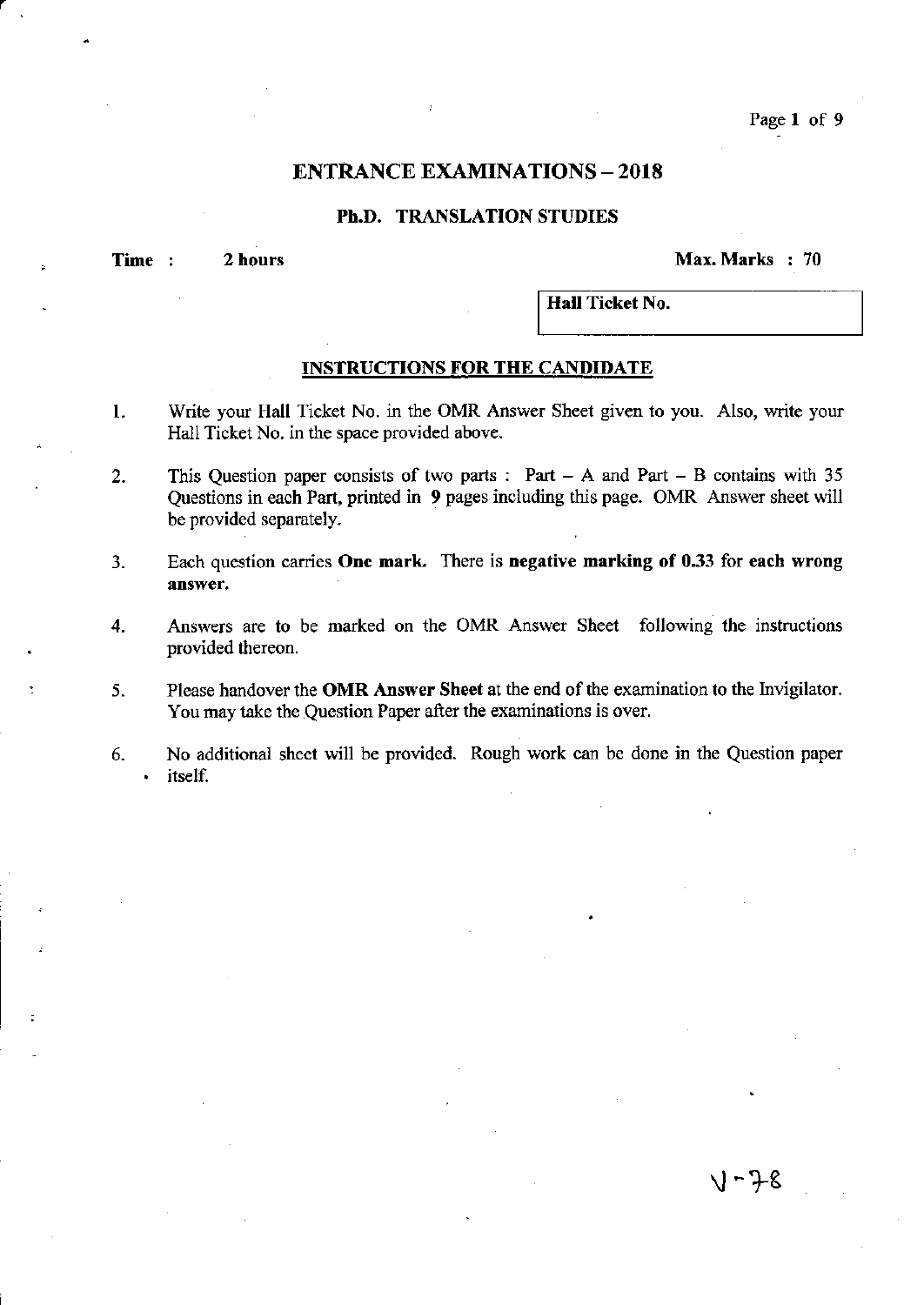## PART-A

# Research Methodology (35 marks)

| 1. 'Agency' denotes the exercise or manifestation of an individual's capacity to |                                                                               |                                                    |                                                                                                                       |  |
|----------------------------------------------------------------------------------|-------------------------------------------------------------------------------|----------------------------------------------------|-----------------------------------------------------------------------------------------------------------------------|--|
| A. Act                                                                           | B. Depend C. Worried                                                          |                                                    | D. Skeptical                                                                                                          |  |
|                                                                                  | 2. The term Translation Studies was first coined by __________.               |                                                    |                                                                                                                       |  |
| A. Andrew Chesterman<br>C. Itamar Even-Zohar                                     |                                                                               | B. Gideon Toury<br>D. James Holmes                 |                                                                                                                       |  |
|                                                                                  | 3. The Government of India conducts census every 10 years. The method of this |                                                    |                                                                                                                       |  |
|                                                                                  | A. Case study B. Developmental C. Survey D. Experimental                      |                                                    |                                                                                                                       |  |
|                                                                                  | 4. The competence of an effective communicator can be judged on the basis of  |                                                    |                                                                                                                       |  |
| C. Experience in the field                                                       |                                                                               |                                                    | A. Personality of the communicator B. Meeting the needs of target audience<br>D. Interactivity of the target audience |  |
|                                                                                  | 5. In which of the following ways a theory is not different from a belief?    |                                                    |                                                                                                                       |  |
| A. Antecedent -consequent<br>C. Verifiability                                    |                                                                               | B. Acceptability<br>D. Demonstrability             |                                                                                                                       |  |
|                                                                                  | 6. "Honesty is the best policy" is $a_{\text{max}}$ .                         |                                                    |                                                                                                                       |  |
| A. Fact                                                                          | B. Value C. Opinion D. Value judgment                                         |                                                    |                                                                                                                       |  |
|                                                                                  | 7. The reservation of seats for women in the Panchayat Raj institutions is    |                                                    |                                                                                                                       |  |
| A. 30% of total seats<br>C. 33% of total population                              |                                                                               | B. 33% of total seats                              | D. 40% of total population                                                                                            |  |
|                                                                                  | 8. John Locke's phrase <i>tabula rasa</i> means                               |                                                    |                                                                                                                       |  |
| A. Free education                                                                | C. Mind itself is a result of the process of evolution                        |                                                    | B. Taal and raasa<br>D. Free space                                                                                    |  |
|                                                                                  | 9. The most appropriate meaning of learning is _______                        |                                                    |                                                                                                                       |  |
| A. Modification of behaviour<br>C. Inclusion of knowledge                        |                                                                               | B. Personal adjustment<br>D. Acquisition of skills |                                                                                                                       |  |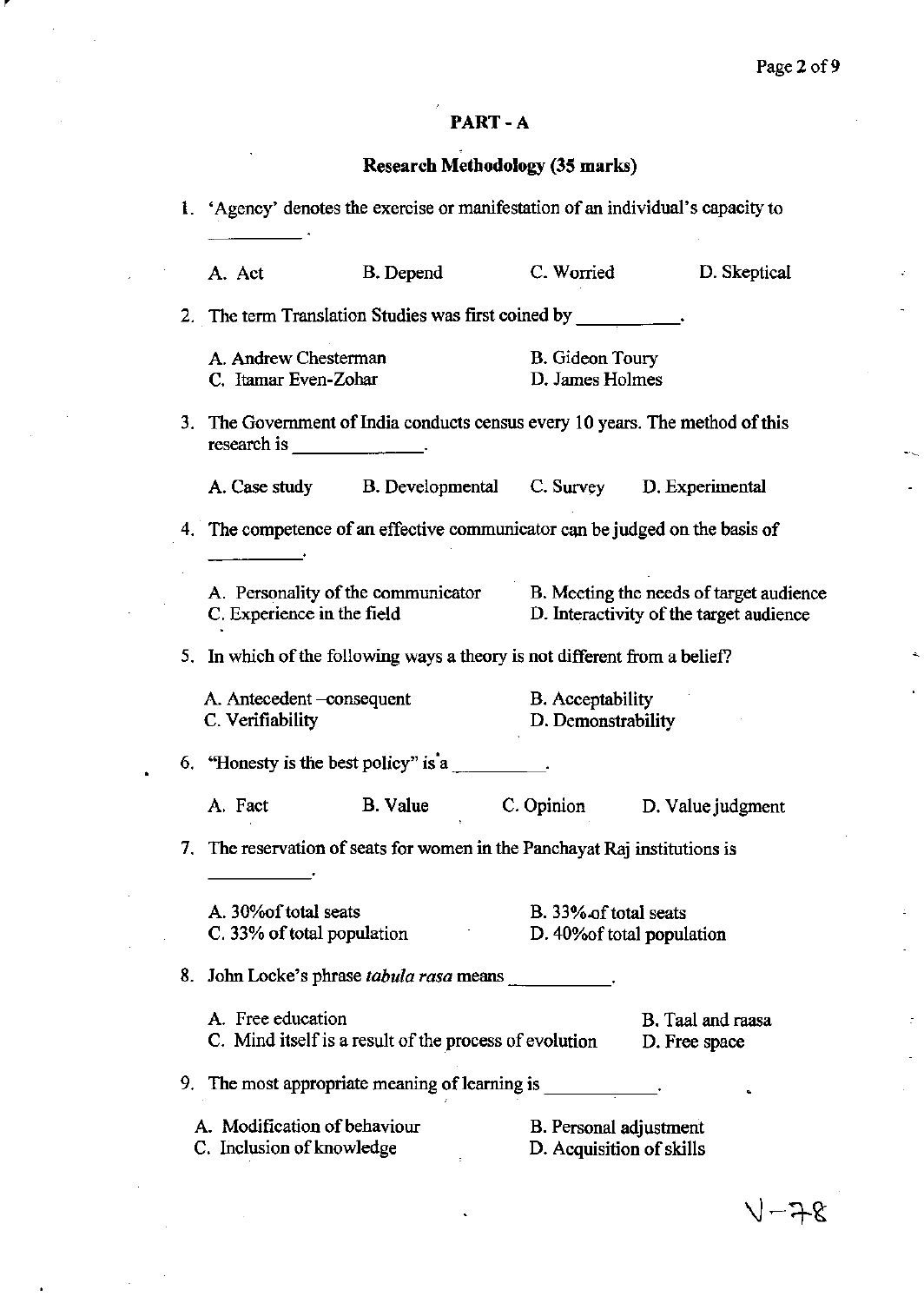**10. A democratic society means** \_\_\_ <sup>~</sup>

- A. Respecting the enlightened individuals.
- B. Following the principles of equality, freedom, fraternity and justice.

**C. Believing in equal educational opportunity.** 

D. All of the above.

11. Bibliography in a research report

- A. Helps others to study the problem from another aspect
- **B. Shows the knowledge of the researcher**
- **C. Makes the research authentic**
- **D. Shows the arrogance** of the **researcher**

12. In order to augment the accuracy of a study, a researcher

- A. Should be honest and unbiased
- B. Should have controlled sample
- C. Should have limited variables
- **D. Should consult a lot** of references

**13. Which** of the **following is not the trait ofa good researcher?** 

**A. She is industrious and persistent on the trial of discovery** 

**B. She is a specialist rather than a generalist** 

- **C. She is objective**
- **D. She is not versatile in her interest.**

14. Researchers are generally treated as 'Identity symbols' of a nation because

- **A. Researches reflect the progress of a nation**
- **B. Researches do not focus on human development**
- **C. Researches do not gain international interest**

**D. Researches are funded by tax payers' money.** 

15. Anusandhan (in Hindi) refers to

**A. Follower of an aim**  C. Attain the aim

**B. Preying of an aim D. Become goal-oriented** 

16. Which of the following is NOT a quality of a research problem?

A. Practicality of the problem

- B. Innate nature of the problem
- **C. Problem according to the interests of the researcher**
- D. Measurability of problem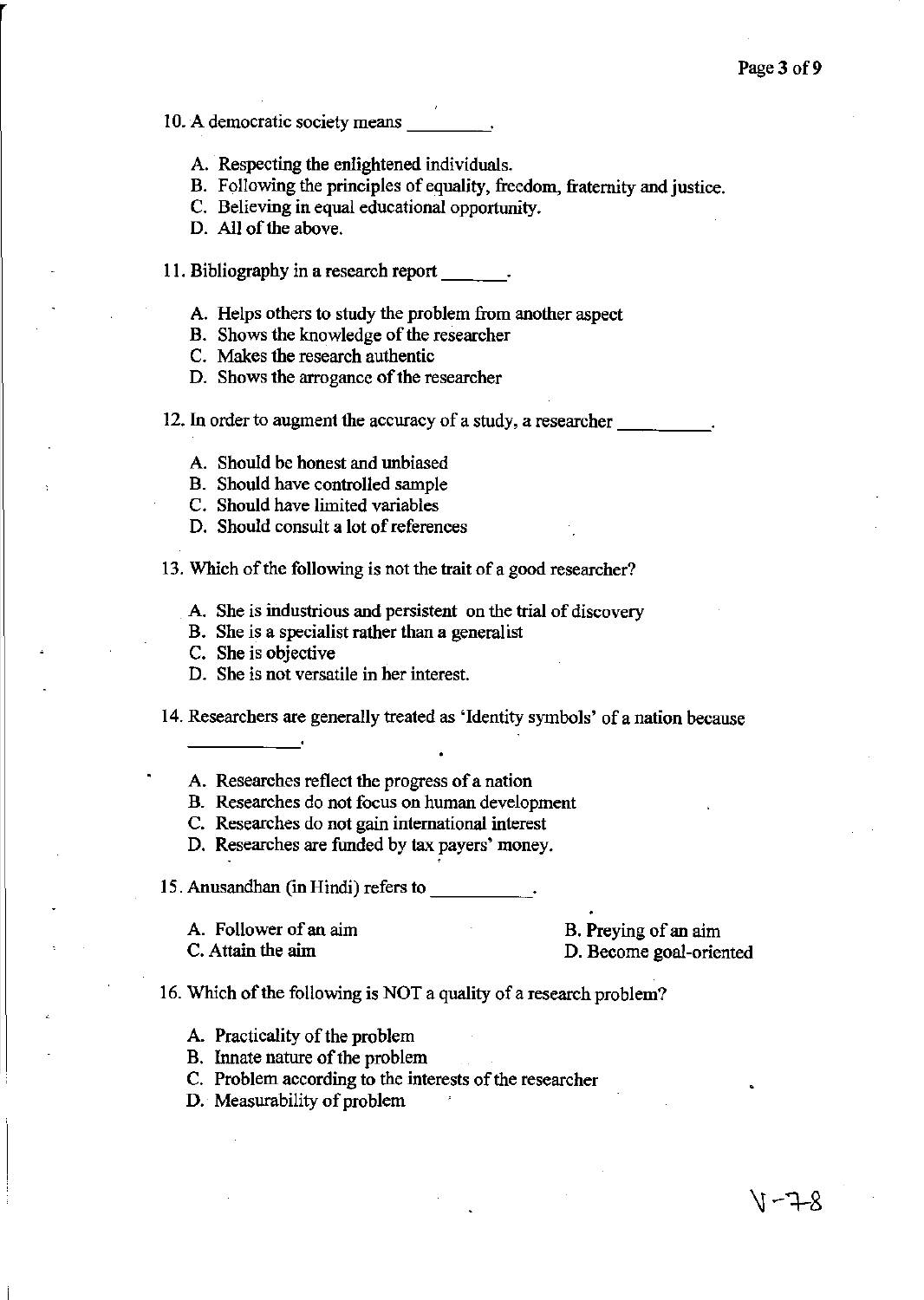| 17. The process of writing a research paper is __________.                                                                                          |                                                                                                                                                                                                                                                                                                                                                                                                            |                                                       |                                                                                              |  |  |  |
|-----------------------------------------------------------------------------------------------------------------------------------------------------|------------------------------------------------------------------------------------------------------------------------------------------------------------------------------------------------------------------------------------------------------------------------------------------------------------------------------------------------------------------------------------------------------------|-------------------------------------------------------|----------------------------------------------------------------------------------------------|--|--|--|
| A. Creative B. Lucid                                                                                                                                |                                                                                                                                                                                                                                                                                                                                                                                                            | C. Scientific                                         | D. Original                                                                                  |  |  |  |
|                                                                                                                                                     |                                                                                                                                                                                                                                                                                                                                                                                                            |                                                       |                                                                                              |  |  |  |
| A. Morality<br>C. Scientific method                                                                                                                 |                                                                                                                                                                                                                                                                                                                                                                                                            | <b>B.</b> Religious beliefs<br>D. Humanist philosophy |                                                                                              |  |  |  |
|                                                                                                                                                     | 19. Each word of a research should be $\frac{1}{2}$ .                                                                                                                                                                                                                                                                                                                                                      |                                                       |                                                                                              |  |  |  |
|                                                                                                                                                     | A. Entertaining B. Recreational C. Wise D. Justifiable                                                                                                                                                                                                                                                                                                                                                     |                                                       |                                                                                              |  |  |  |
|                                                                                                                                                     | help should be taken from $\frac{1}{\sqrt{1-\frac{1}{\sqrt{1-\frac{1}{\sqrt{1-\frac{1}{\sqrt{1-\frac{1}{\sqrt{1-\frac{1}{\sqrt{1-\frac{1}{\sqrt{1-\frac{1}{\sqrt{1-\frac{1}{\sqrt{1-\frac{1}{\sqrt{1-\frac{1}{\sqrt{1-\frac{1}{\sqrt{1-\frac{1}{\sqrt{1-\frac{1}{\sqrt{1-\frac{1}{\sqrt{1-\frac{1}{\sqrt{1-\frac{1}{\sqrt{1-\frac{1}{\sqrt{1-\frac{1}{\sqrt{1-\frac{1}{\sqrt{1-\frac{1}{\sqrt{1-\frac{1}{$ |                                                       | 20. In order to ensure maximum acceptability of data analysis and its interpretation, the    |  |  |  |
| A. Statistics                                                                                                                                       | <b>B.</b> Graphs                                                                                                                                                                                                                                                                                                                                                                                           |                                                       | C. Computer D. Appreciable typing                                                            |  |  |  |
| to $J$ ?                                                                                                                                            |                                                                                                                                                                                                                                                                                                                                                                                                            |                                                       | 21. If P is the mother of K, K is the sister of D and D is the father of J, how is P related |  |  |  |
| A. Mother                                                                                                                                           | B. Grandmother C. Aunt D. Unknown                                                                                                                                                                                                                                                                                                                                                                          |                                                       |                                                                                              |  |  |  |
| 22. If $25X35 = 78$ , then $45X52 = ?$                                                                                                              |                                                                                                                                                                                                                                                                                                                                                                                                            |                                                       |                                                                                              |  |  |  |
| A. 97                                                                                                                                               | <b>B.</b> 2001                                                                                                                                                                                                                                                                                                                                                                                             | $C. 106$ D. 710                                       |                                                                                              |  |  |  |
|                                                                                                                                                     | 23. Which of the following language is not included into the VIIIth schedule in 2004?                                                                                                                                                                                                                                                                                                                      |                                                       |                                                                                              |  |  |  |
| A. Santhali                                                                                                                                         | B. Bangla                                                                                                                                                                                                                                                                                                                                                                                                  | $\cdot$ C. Bodo D. Dogri                              |                                                                                              |  |  |  |
| 24. Bird : Fly :: Snake : ?                                                                                                                         |                                                                                                                                                                                                                                                                                                                                                                                                            |                                                       |                                                                                              |  |  |  |
| A. Hole                                                                                                                                             | <b>B.</b> Bite                                                                                                                                                                                                                                                                                                                                                                                             | C. Hole                                               | D. Crawl                                                                                     |  |  |  |
| 25. "Ahh  a little white lie here and there really doesn't matter. Don't make such a<br>fuss." White lie means<br>and the state of the state of the |                                                                                                                                                                                                                                                                                                                                                                                                            |                                                       |                                                                                              |  |  |  |
| A. A good lie<br>C. A bad lie                                                                                                                       |                                                                                                                                                                                                                                                                                                                                                                                                            |                                                       | B. A harmless lie<br>D. A harmful lie                                                        |  |  |  |
| 26. Soft: Sponge :: Sharp : ?                                                                                                                       |                                                                                                                                                                                                                                                                                                                                                                                                            |                                                       |                                                                                              |  |  |  |
| A. Knife                                                                                                                                            | B. Edge                                                                                                                                                                                                                                                                                                                                                                                                    | C. Cut                                                | D. Pierce                                                                                    |  |  |  |
| 27. Filter: Water $:: ? : ?$<br>٠                                                                                                                   |                                                                                                                                                                                                                                                                                                                                                                                                            |                                                       |                                                                                              |  |  |  |
| A. Curtail: Activities<br>C. Expunge : Book                                                                                                         |                                                                                                                                                                                                                                                                                                                                                                                                            | B. Censor: Play<br>D. Edit : Text                     |                                                                                              |  |  |  |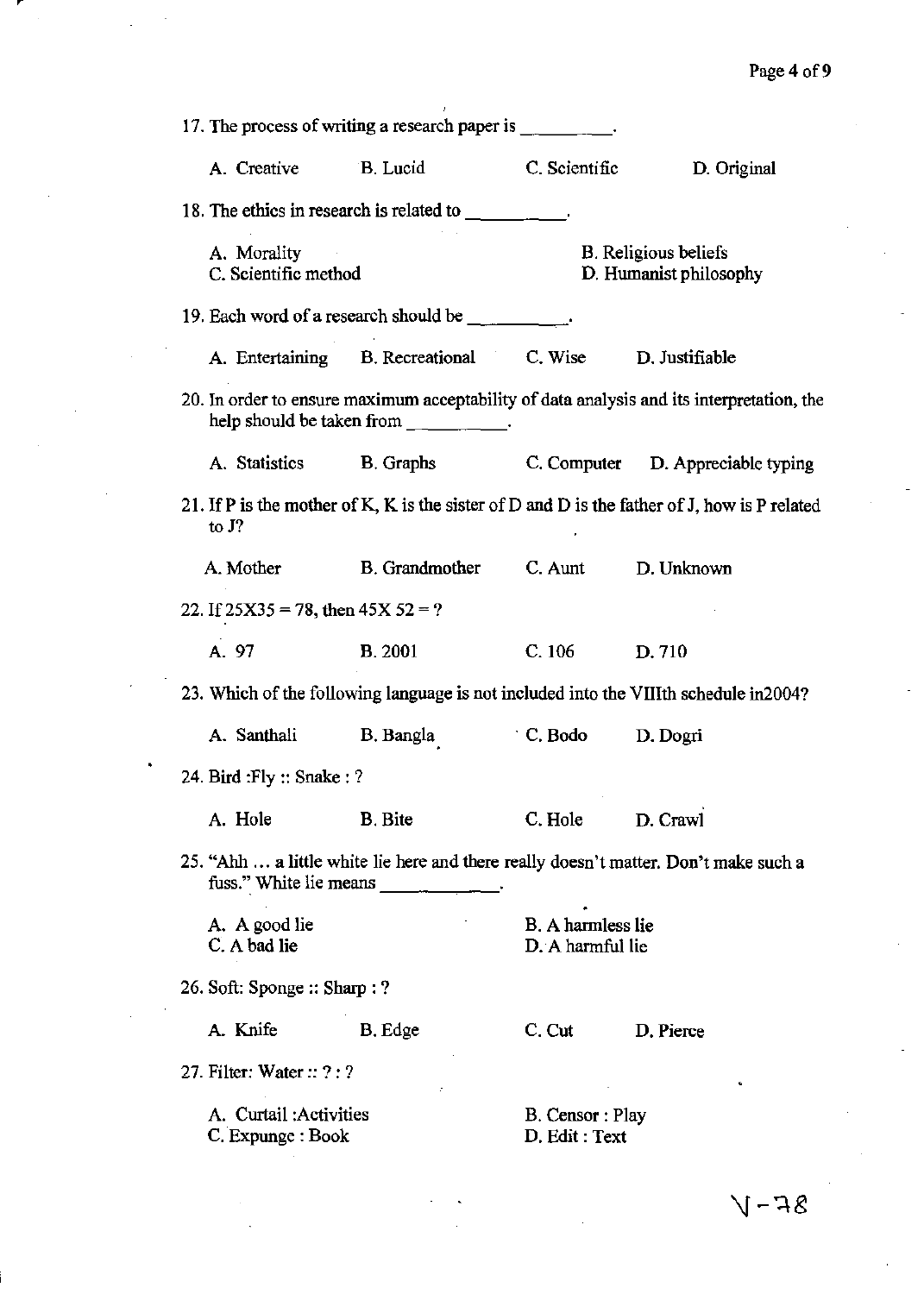28. Dialectic of Enlightenment is written by  $\frac{1}{\sqrt{2}}$ A. Theodore Adorno C. Bertrand Russel B. Hans Gadamar D. Walter de la Mare 29. Who among the following is an Existential philosopher? A. Albert Camus C. Herbert Marcuse **B. Rene Descartes**  D. Rudolf Carnap 30. On the Basis of Morality is a book written by \_\_\_\_\_\_\_\_\_\_. A. KarIMarx C. Arthur Schopenhauer B. Winston Churchill D. Frederick Nietzsche *31. A* **priori knowledge is a type of epistemic justification that is independent of**  A Value **B. Experience** C. Ethics D. Interpretation 32. Jean Baudrillard  $(1929-2007)$  has developed what he terms as  $\qquad \qquad$ . **A. Theory fiction**  C. Social theory **B. Stream of consciousness**  D. Cultural theory 33. The Indian Constitution conferred on the Hindi language the status of a  $/an$ A. National language C. Official language B. Structured language . D. Regional language 34. Jurgen Habermas is well known for introducing and developing the following **concept:**  A. Civil Society B. Hegemony C. Ideological State Apparatuses D. Public Sphere 35. Subaltern Studies' historians portrayed the subaltern subject as \_\_\_ \_ A. Rebel and the new sovereigu subject of history. B. **A submissive character.**  C. The only true subject of history. D. A democratic personality.

J-78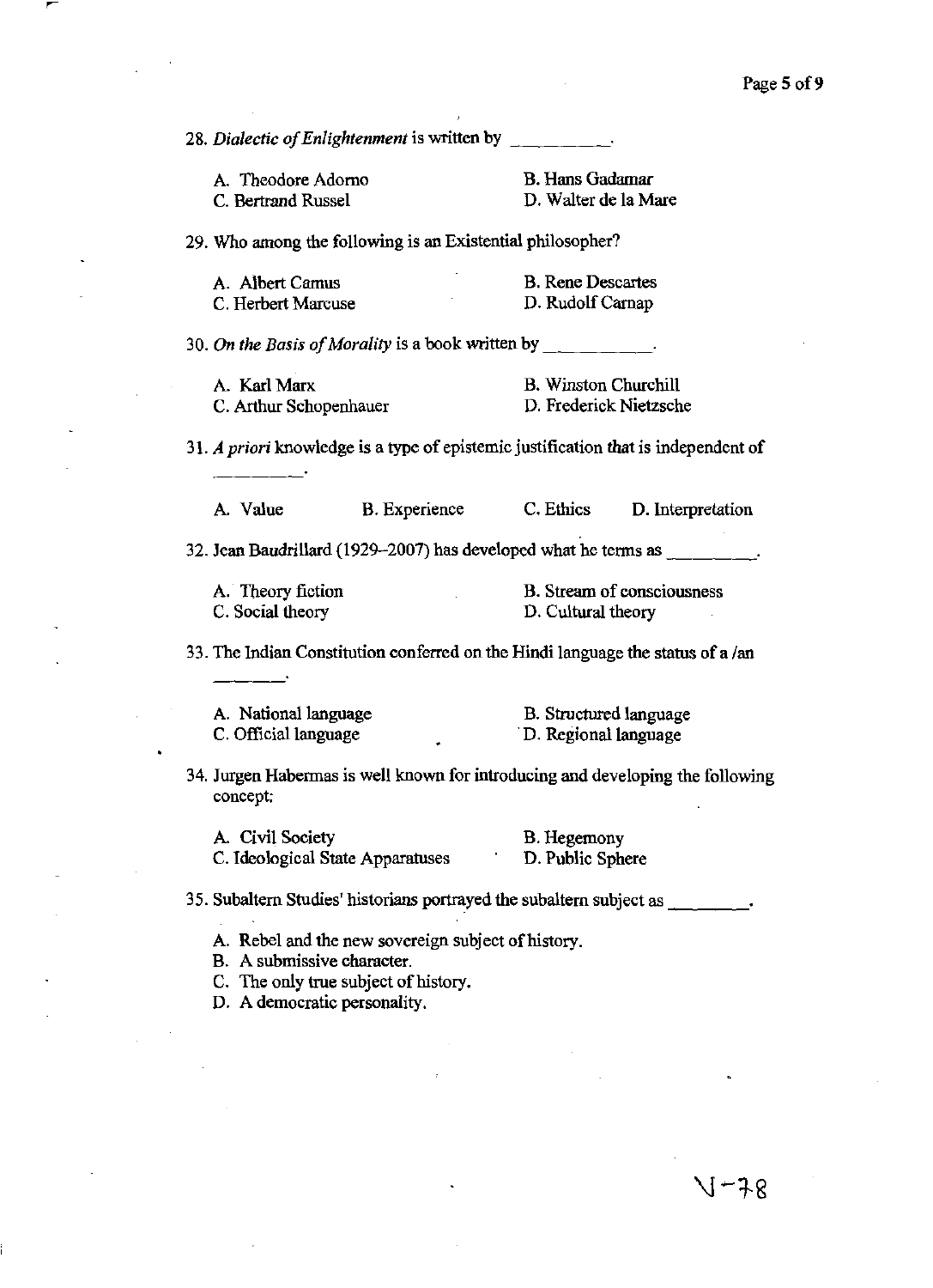# PART-B

r i s

# Translation Studies (35 marks)

|                                                                      | 36. Does translation involve a certain degree of interpretation? |                                                                                                                                                                                                                                                                                                                                                                                                                   |                                                                            |                 |  |  |  |
|----------------------------------------------------------------------|------------------------------------------------------------------|-------------------------------------------------------------------------------------------------------------------------------------------------------------------------------------------------------------------------------------------------------------------------------------------------------------------------------------------------------------------------------------------------------------------|----------------------------------------------------------------------------|-----------------|--|--|--|
|                                                                      | A. Never                                                         | B. Always                                                                                                                                                                                                                                                                                                                                                                                                         | C. Sometimes                                                               | D. Frequently   |  |  |  |
|                                                                      |                                                                  | 37. The following is associated with translation:                                                                                                                                                                                                                                                                                                                                                                 |                                                                            |                 |  |  |  |
|                                                                      | A. The Eiffel Tower<br>C. Cambodian Temples                      |                                                                                                                                                                                                                                                                                                                                                                                                                   | B. Indus script<br>D. Rosetta Stone                                        |                 |  |  |  |
|                                                                      |                                                                  | 38. Who wrote the famous essay "On Translating Homer"?                                                                                                                                                                                                                                                                                                                                                            |                                                                            |                 |  |  |  |
|                                                                      | A. Alexander Pope<br>C. John Dryden                              |                                                                                                                                                                                                                                                                                                                                                                                                                   | <b>B.</b> Matthew Arnold<br>D. Una Ellis Fermor                            |                 |  |  |  |
|                                                                      | theories.                                                        | 39. $\frac{1}{1-\frac{1}{1-\frac{1}{1-\frac{1}{1-\frac{1}{1-\frac{1}{1-\frac{1}{1-\frac{1}{1-\frac{1}{1-\frac{1}{1-\frac{1}{1-\frac{1}{1-\frac{1}{1-\frac{1}{1-\frac{1}{1-\frac{1}{1-\frac{1}{1-\frac{1}{1-\frac{1}{1-\frac{1}{1-\frac{1}{1-\frac{1}{1-\frac{1}{1-\frac{1}{1-\frac{1}{1-\frac{1}{1-\frac{1}{1-\frac{1}{1-\frac{1}{1-\frac{1}{1-\frac{1}{1-\frac{1}{1-\frac{1}{1-\frac{1}{1-\frac{1}{1-\frac{1}{1$ |                                                                            |                 |  |  |  |
|                                                                      | A. Identity                                                      | <b>B.</b> Difference                                                                                                                                                                                                                                                                                                                                                                                              | C. Equivalence D. Fluidity                                                 |                 |  |  |  |
|                                                                      |                                                                  | 40. DTS in Translation Studies stands for                                                                                                                                                                                                                                                                                                                                                                         |                                                                            |                 |  |  |  |
|                                                                      |                                                                  | A. Determined Translation Studies<br>C. Data-based Translation Studies                                                                                                                                                                                                                                                                                                                                            | <b>B.</b> Descriptive Translation Studies<br>D. Dublin Translation Studies |                 |  |  |  |
|                                                                      |                                                                  | 41. In India, the first novel in English was written by $\frac{1}{\sqrt{1-\frac{1}{\sqrt{1-\frac{1}{\sqrt{1-\frac{1}{\sqrt{1-\frac{1}{\sqrt{1-\frac{1}{\sqrt{1-\frac{1}{\sqrt{1-\frac{1}{\sqrt{1-\frac{1}{\sqrt{1-\frac{1}{\sqrt{1-\frac{1}{\sqrt{1-\frac{1}{\sqrt{1-\frac{1}{\sqrt{1-\frac{1}{\sqrt{1-\frac{1}{\sqrt{1-\frac{1}{\sqrt{1-\frac{1}{\sqrt{1-\frac{1}{\sqrt{1-\frac$                                 |                                                                            |                 |  |  |  |
|                                                                      | C. Henry Derozio                                                 |                                                                                                                                                                                                                                                                                                                                                                                                                   | A. Bankimchandra Chattopadhyay B. Sarojini Naidu<br>D. Aurobindo Ghosh     |                 |  |  |  |
|                                                                      |                                                                  | 42. Fakir Mohan Senapathi is a writer in                                                                                                                                                                                                                                                                                                                                                                          |                                                                            |                 |  |  |  |
|                                                                      | A. Urdu                                                          | <b>B.</b> Sindhi                                                                                                                                                                                                                                                                                                                                                                                                  | C. Bangla                                                                  | D. Odiya        |  |  |  |
| 43. The statement "I think, therefore I am" was made by _______ ___. |                                                                  |                                                                                                                                                                                                                                                                                                                                                                                                                   |                                                                            |                 |  |  |  |
|                                                                      | A. Rene Descartes<br>C. Judith Butler                            |                                                                                                                                                                                                                                                                                                                                                                                                                   | <b>B.</b> Frederick Jameson<br>D. Rene Wellek                              |                 |  |  |  |
|                                                                      |                                                                  | 44. 'Defamiliarization' is a term used by ______________.                                                                                                                                                                                                                                                                                                                                                         |                                                                            |                 |  |  |  |
|                                                                      | A. New Criticism<br>C. Structuralism                             | and the company                                                                                                                                                                                                                                                                                                                                                                                                   | <b>B.</b> New Historicism<br>D. Formalism                                  |                 |  |  |  |
|                                                                      |                                                                  |                                                                                                                                                                                                                                                                                                                                                                                                                   | 45. The book <i>Culture and Imperialism</i> was written by                 |                 |  |  |  |
|                                                                      | A. Stuart Hall                                                   | <b>B.</b> Edward Said                                                                                                                                                                                                                                                                                                                                                                                             | C. Partha Chatterjee                                                       | D. Ranajit Guha |  |  |  |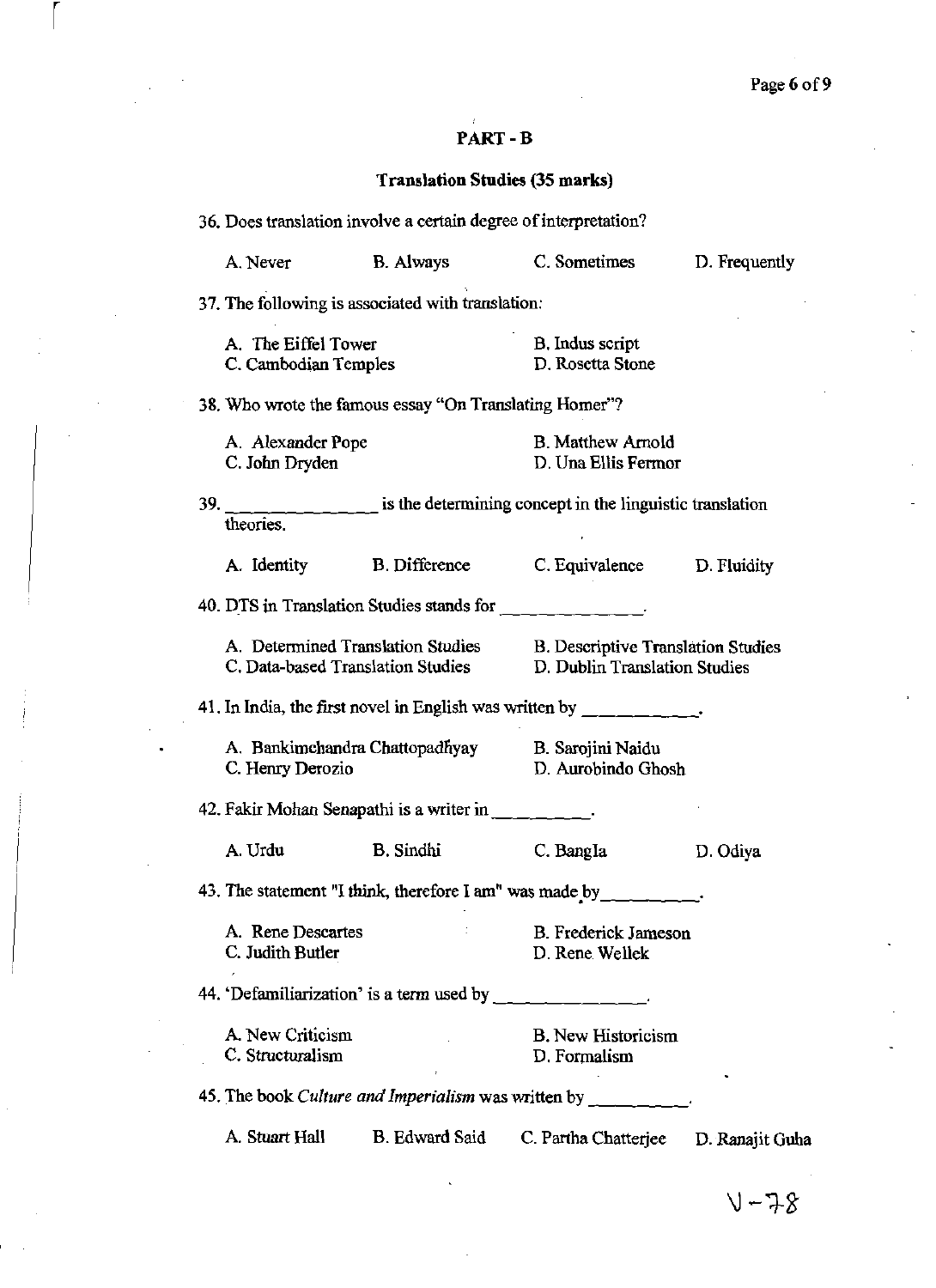46. The book *Culture and Anarchy* was written by \_\_\_\_\_\_\_. A. Ngugi Wa Thiango C. Frantz Fanon B. Mathew Arnold D. V.S. Naipaul **47. "A Flowering Tree" is an oral folktale from** \_\_\_\_\_ \_ A.lndia B. South Africa C. Australia D. North America *48. Rubai,* **a poetic form, consists of \_\_\_\_\_ lines.**  A. Two **B.** Three **C. Four D. Five 49. Translation theory that focuses on literary "positions" and "functions"** of translated text in the target culture is  $\frac{1}{\sqrt{1-\frac{1}{\sqrt{1-\frac{1}{\sqrt{1-\frac{1}{\sqrt{1-\frac{1}{\sqrt{1-\frac{1}{\sqrt{1-\frac{1}{\sqrt{1-\frac{1}{\sqrt{1-\frac{1}{\sqrt{1-\frac{1}{\sqrt{1-\frac{1}{\sqrt{1-\frac{1}{\sqrt{1-\frac{1}{\sqrt{1-\frac{1}{\sqrt{1-\frac{1}{\sqrt{1-\frac{1}{\sqrt{1-\frac{1}{\sqrt{1-\frac{1}{\sqrt{1-\frac{1}{\sqrt{1-\frac{1}{\sqrt{1-\frac{1}{\sqrt{1-\$ **A. Linguistic theory C. Readers' response theory**  B. Postcolonial theory D. Polysystem theory 50. The following is a book on translation by Sherry' Simon: A. *In Other Words* **B.** *Gender in Translation*  **C.** *Translating Women* D. *A Text Book of Translation*  **51. Andre Lefevere considers translation as** ----- **A. Discourse** B. Reading C. Rewriting **D. Criticism 52. Translation scholar who has extensively worked on the Bible translations:** A. Eugene Nida C. J. C. Catford B. W. V. O. Quine D. Peter Newmark 53. The Machine Translation systems are aimed at building: A. Hypotheses **B. Propositions C. Glossaries** D. Algorithms 54. According to Walter Benjamin translation participates in \_\_\_\_\_\_ of the **foreign text.**  A. Age of fame **B. "after life"**  C. abundant flowering **D. IIpure language" 55. Mary Louise Pratt conceptualizes "social spaces where cultures meet, clash and**  grapple with each other, often in contexts of highly asymmetrical relations of **power,' as** \_\_\_\_\_ \_ A. Colonial Zones C. Contact Zones **B. Post-colonial Zones D. Hegemonic Zones**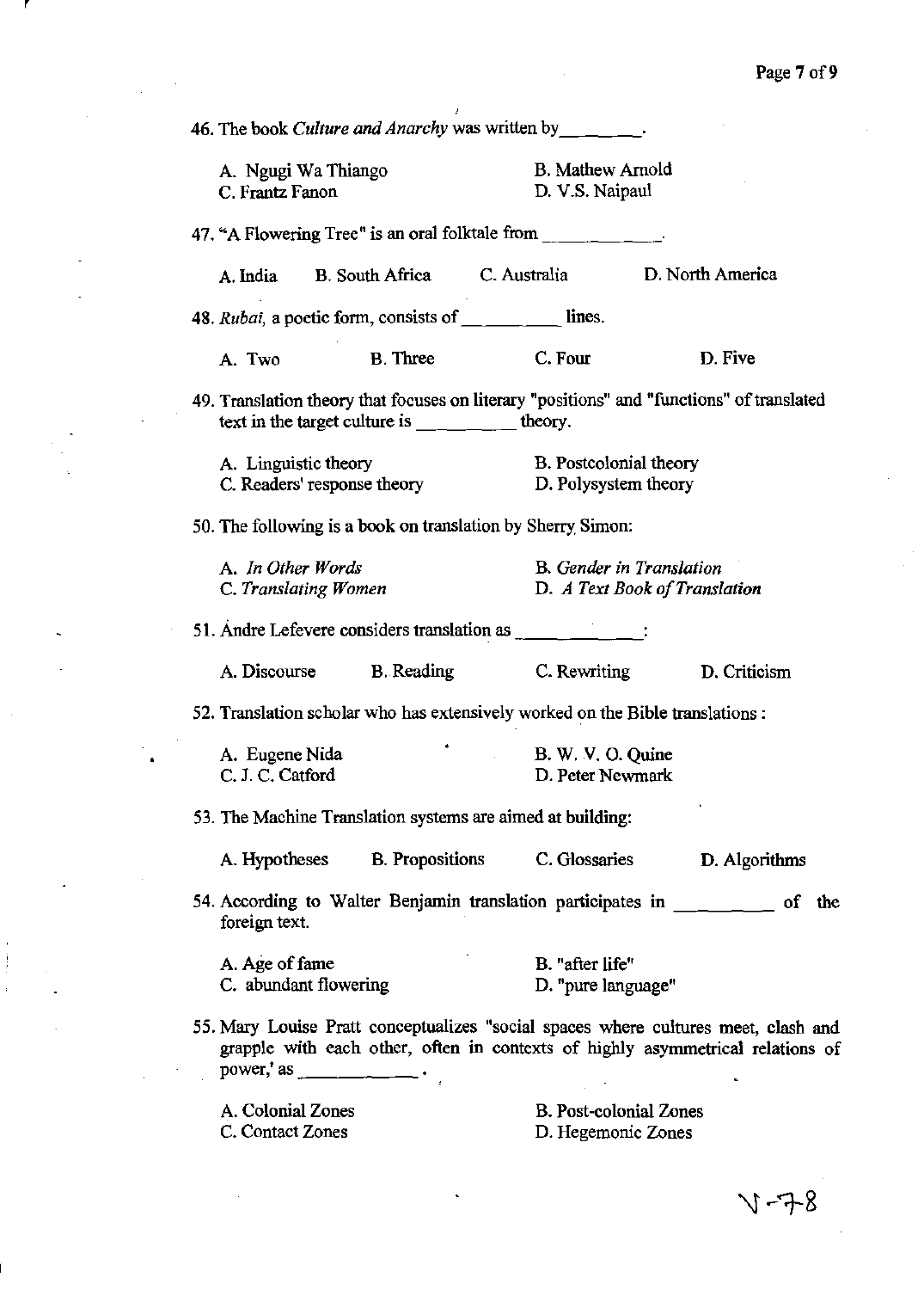**56. " Is there an Indian way** of Thinking?" **is an essay written by** \_\_\_\_ . A AKRamanujan C. R K Narayan B. U R Ananthamurthy D. Mulk Raj Anand 57. Malik Muhammed Jaysi (dies 1542) is an Sufi poet. A. lraniao **B. Indonesian** C. Indian D. Iraqi **58. Chandrabati is a mediaeval Bengali poet famously known for her epic A.** *Manasa mangal*  **C.** *Ramayana*  B. *Mahabharata* **D.** *Annada mangal*  **59. Classical Indian translation is characterized** by \_\_\_\_ ~, rather than **the close translation more commonly found in Europe. A. Transcreation C. Transliteration B. Loose adaptation**  D. New form 60. The biggest, most meaningful importation of foreign thought into Arabic since 13th Century was done by \_\_\_\_\_\_\_\_\_\_\_\_\_\_, who initiated a program to translate some **two thousand European and Turkish volumes into Arabic.**  A. Rifaa al-Tahtawi C. Muhammad Abdub 61. Sylvae is written by  $\qquad \qquad$ **A. Friedrich Schleiermacher**  C. Cicero B. Muhammad Ali D. Herbert Spencer **B. Horace**  D. John Dryden **62. "Formal equivalence" in Translation Studies attempts to render the text**  A. Beautifully C. Literally B. Dynamically D. Totally **63. The English** *embarrassed* **and the Spanish** *embarazada* **are examples of**  A. False Friends C.Antonyms B. Synonyms D. Cognates 64. The process of translating a text back into the language of the original text is called **A. Reverse translation**  C. Auto-translation B. Back-translation D. Self-translation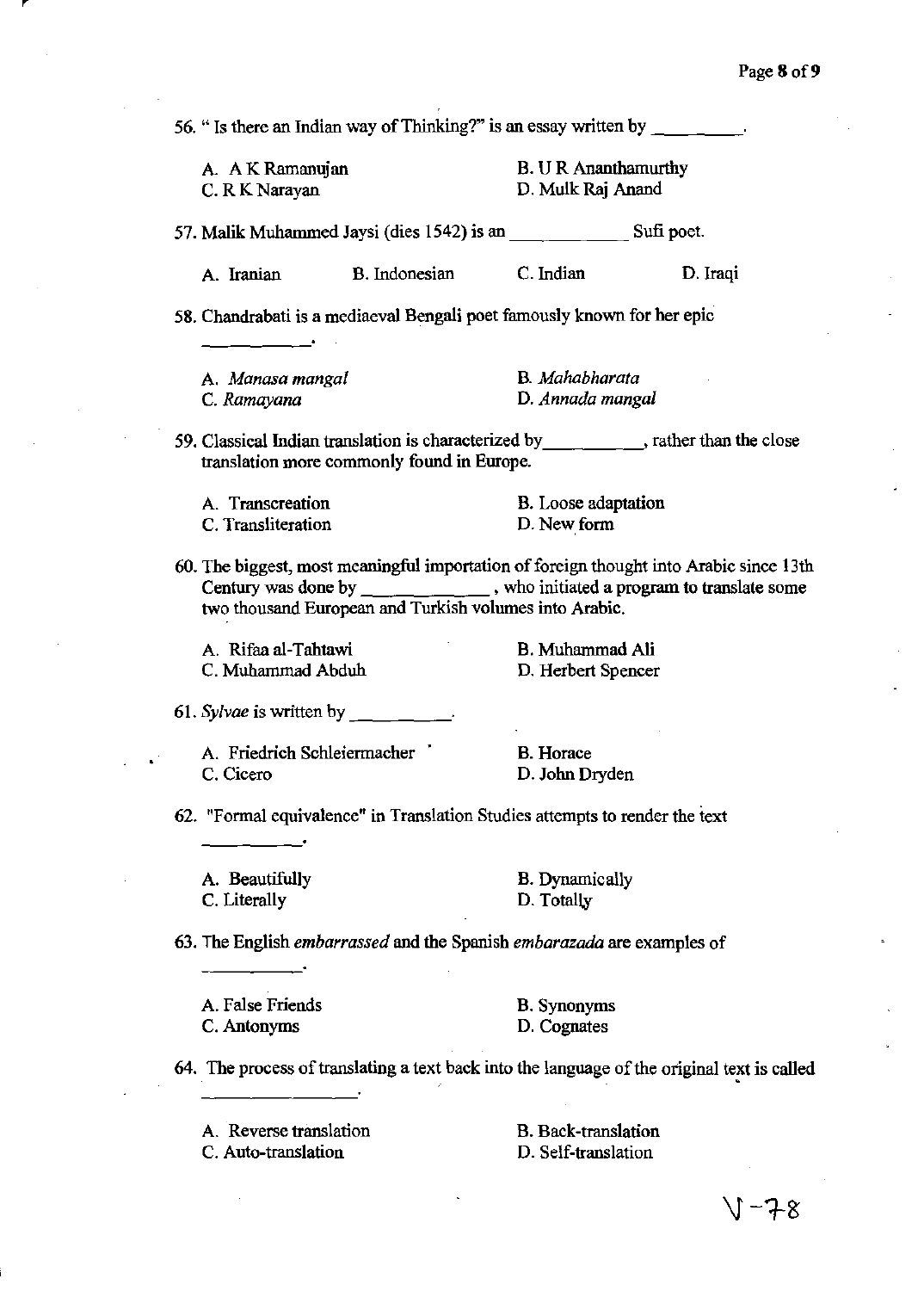$\bar{z}$ 

| 65. Footnoting and prefacing is a strategy of $\frac{1}{\sqrt{1-\frac{1}{\sqrt{1-\frac{1}{\sqrt{1-\frac{1}{\sqrt{1-\frac{1}{\sqrt{1-\frac{1}{\sqrt{1-\frac{1}{\sqrt{1-\frac{1}{\sqrt{1-\frac{1}{\sqrt{1-\frac{1}{\sqrt{1-\frac{1}{\sqrt{1-\frac{1}{\sqrt{1-\frac{1}{\sqrt{1-\frac{1}{\sqrt{1-\frac{1}{\sqrt{1-\frac{1}{\sqrt{1-\frac{1}{\sqrt{1-\frac{1}{\sqrt{1-\frac{1}{\sqrt{1-\frac{$ |                                                 |                                                       |  |  |  |
|-------------------------------------------------------------------------------------------------------------------------------------------------------------------------------------------------------------------------------------------------------------------------------------------------------------------------------------------------------------------------------------------|-------------------------------------------------|-------------------------------------------------------|--|--|--|
| A. Post-colonial B. Good                                                                                                                                                                                                                                                                                                                                                                  |                                                 | C. Feminist D. Literal                                |  |  |  |
| 66. saw translations of the Bible into vernacular European languages.                                                                                                                                                                                                                                                                                                                     |                                                 |                                                       |  |  |  |
| A. Protestant Reformation<br>C. Renaissance                                                                                                                                                                                                                                                                                                                                               | <b>B.</b> Enlightenment<br>D. Industrialization |                                                       |  |  |  |
| 67. ________________, a Brahmo Samaj missionary, was the first person to produce a<br>complete translation of the Qur'an into Bangla language in 1886.                                                                                                                                                                                                                                    |                                                 |                                                       |  |  |  |
| A. Ramchandra Das Marh<br>C. Keshab Chandra Sen                                                                                                                                                                                                                                                                                                                                           |                                                 | B. Girish Chandra Sen<br>D. Iswarchandra Bandopadhyay |  |  |  |
| 68. In Translation Studies, EST stands for _________.                                                                                                                                                                                                                                                                                                                                     |                                                 |                                                       |  |  |  |
| A. European Standard Time<br><b>B.</b> Eastern Standard Time<br>C. Europe Specific Translation Studies<br>D. European Society for Translation Studies                                                                                                                                                                                                                                     |                                                 |                                                       |  |  |  |
| 69. Deo Langkhui (by Rita Chowdhury), the book that won Sahitya Akademy Award in<br>$2008$ is a/an ___ __ __ text.                                                                                                                                                                                                                                                                        |                                                 |                                                       |  |  |  |
| A. Bangla B. Assamese C. Maithili                                                                                                                                                                                                                                                                                                                                                         |                                                 | D. Odiya                                              |  |  |  |
| 70. Captain L Z Sailo is a renowned poet from $\frac{1}{\sqrt{2}}$                                                                                                                                                                                                                                                                                                                        |                                                 |                                                       |  |  |  |
| A. Vietnam B. Myanmar C. India                                                                                                                                                                                                                                                                                                                                                            |                                                 | D. Cambodia                                           |  |  |  |

 $\ddot{\phantom{1}}$ 

l,

 $\overline{\phantom{a}}$ 

**•••** 

 $\ddot{\phantom{0}}$ 

 $\bullet$ 

 $\ddot{\phantom{0}}$ 

 $\cdot$